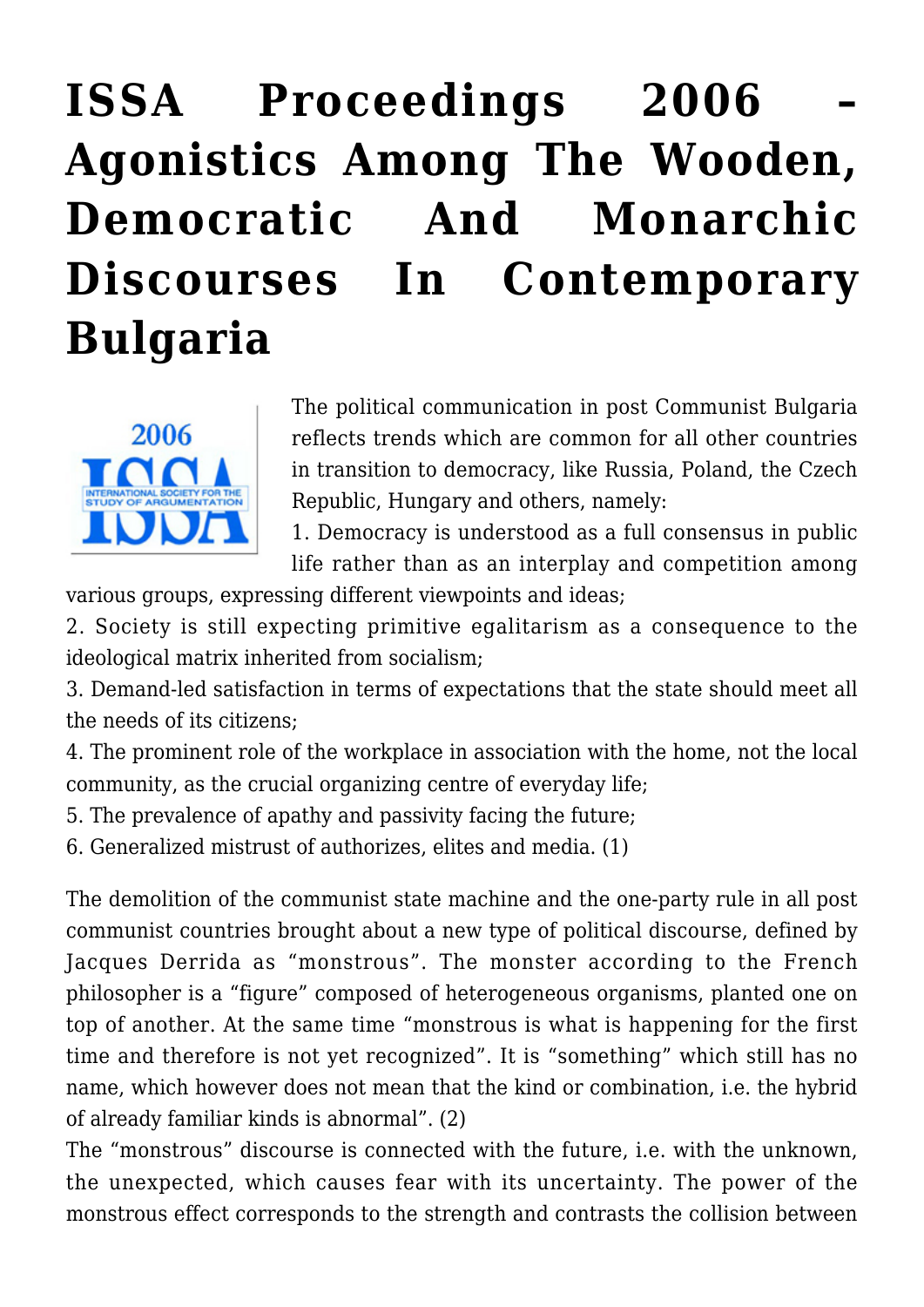the desire for change and the fear of the unknown. The reality of transition in which the very foundations of a society are destroyed, *i.e.* the status quo is done away with, in order to build a new civil society without knowing either its framework, or the methods and the means of achieving it, can be described as monstrous. It is here that the nostalgia and the disappointment of a large section of the population stems from. Experienced in all former communist states, the diversity of idialects became paradoxical and exotic during the last several years in Bulgaria.(3)

In 2001 Bulgaria shocked the world with three unique events in its political communication. Firstly, the last Bulgarian tsar – Simeon II Saxe Coburg-Gotha returned home after 50 years of exile, organized a political movement named after him in less than two months and won the General Elections gaining absolute majority, thus becoming the first and only King-Prime Minister of a Republic in the world. Soon after the "royal victory" in the autumn of 2001 the Bulgarian public witnessed the success of the Bulgarian Socialist Party (the reformed successor of the Bulgarian Communist Party). Its leader, Georgi Parvanov, was elected President of the Republic in the end of the same year. The third paradox of 2001 was the failure of the United Democratic Forces. Its leader, Ivan Kostov, who at that time was the Prime Minister of the only cabinet that completed its full term in office since 1989 badly lost the Parliamentary Elections. These, at first glance, paradoxical events evolved and showed their essence during the next several years when the real reasons for the change of position became evident. The paradox can be observed not only in the carriers (communicators) but in the political discourse itself (wooden, monarchic and democratic). In any case it cannot be regarded as a tag once and forever pasted on the concrete representatives.

Speaking about political language we, naturally, have to analyze such elements as key words, slogan, clips, billboards, manifestos, programs, inaugural speeches, press releases, interviews, also numbers insinuations and the black PR.

Contemporary political discourse in Bulgaria is represented by two mutually exclusive and interactive trends: vulgarization and over-simplification of the discourse on the one hand and euphemism, political professionalism, striving after political correction and indirectness on the other. Politicians use three kinds of notions: neutral, euphemistic ( Greek. eu – well and phemi – speak) and disphemistic. Among the neutral words the first place belongs to the Euro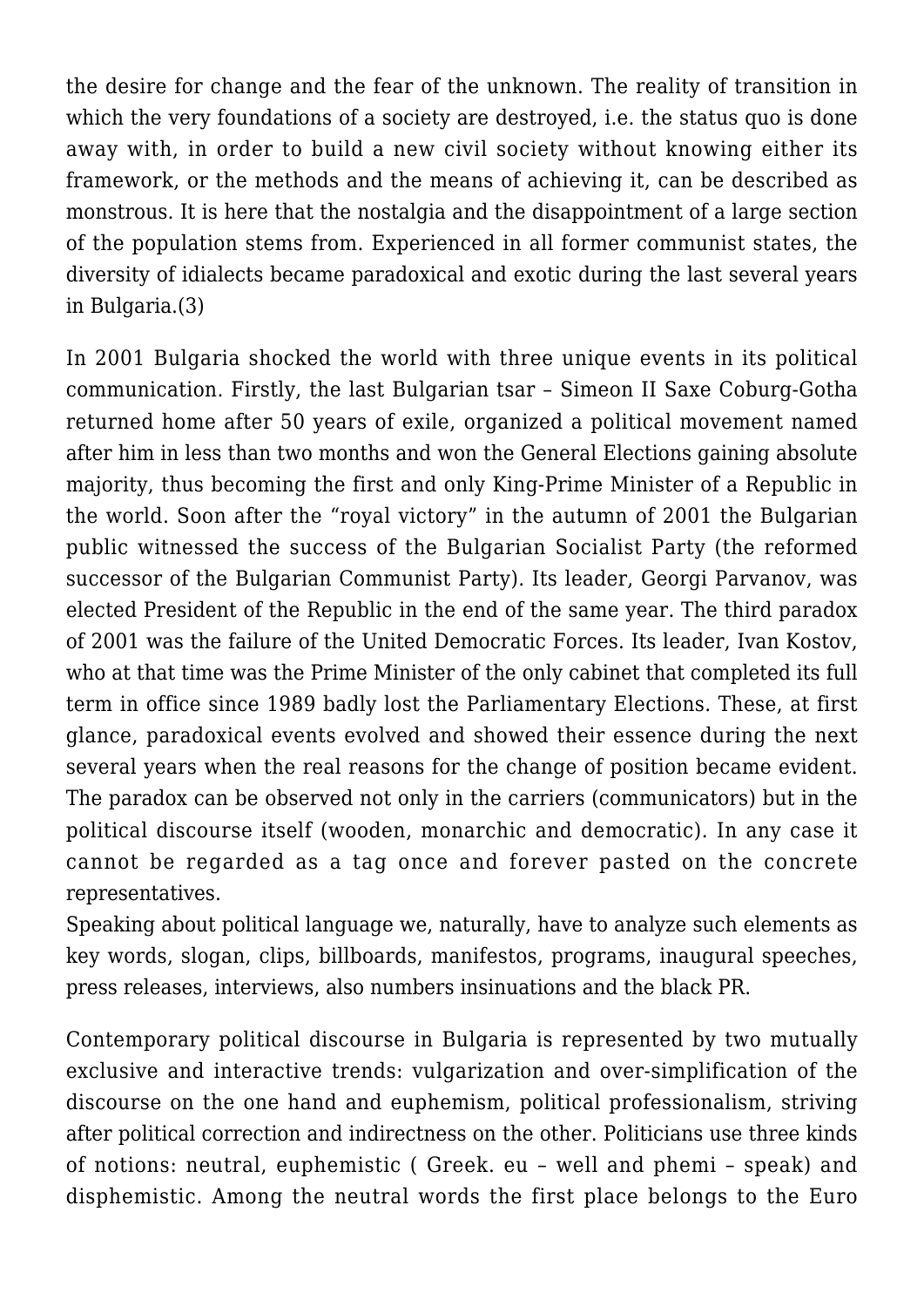Rhetoric. The European integration of the country is becoming an indisputable argument- a taboo against every objection, which may deviate Bulgaria from the great goal. Today everything is aimed at "European policy, European language, European legal basis, European practice, European standards, European identity, European future, European partners", etc. The category of disphemisms includes rough, coarse and neglectful designations which replace emotional and stylistic neutral nominations. It is not accidental that in the transitional political life there are so many nicknames of the political leaders: The Commander, Steam-roller, Form mistress, Simo the Mentha, etc.

Traditionally it is thought that the boundaries of the bon ton in the Balkans are quite different from these in West European institutions. We consider ourselves overemotional, vulgar, unpredictable. But during the last corruption scandal in Italy we had enough of the non-formal communication of former crowned personalities – the reactions of prince Vittorio-Emmanuelle to his cousin Simeon Saxe Coburg- Gotha) and could be enough disappointed of his non-aristocratic language. In our western neighbouring country the minister of foreign affairs of Yugoslavia called openly the head of the Tribunal in Hague "Bitch del Ponte". In our country one may read a title in a newspaper calling "insane" the European commissioner for Bulgaria: "It's not acceptable one olygophren, pardon me, Olli Rehn to scold us." (4)

An utterance that is potentially face-threatening can be said to communicate difficulty. The speech directness of one of the former successful transition's prime-ministers and party leader of DSB (Democrats for strong Bulgaria), Ivan Kostov was among the reasons because of which he gradually and irreversible lost his supporters. Ivan Kostov named his closest follower "pomiar" (stray dog) and announced that "he will vote for him with disgust".

For all the 17 years of transition, words like "politics" and "democracy" lost their value to such a degree, that the greater part of the population associates them with negative connotations: lie, play of lies, double-tongued, chaos, mess, shit, trees, ignorance, insolence, cynicism, frauds, dirt, mud, swindlers, prostitution, idiots, mafia, demagogy, nasty sponger, whore, corruption, meanness, animal, dirty dealings, nastiness, horrors, dullard, rope dancer.

According to prof. Peter-Emil Mitev, director of the Ivan Hadjiiski (5) Institute for Ideology Surveys, the violation of tolerance today proceeds along three lines: erotica, ideology and everyday life underestimation. The erotic analogies are related to sexual activities and relations, the ideological concepts are coloured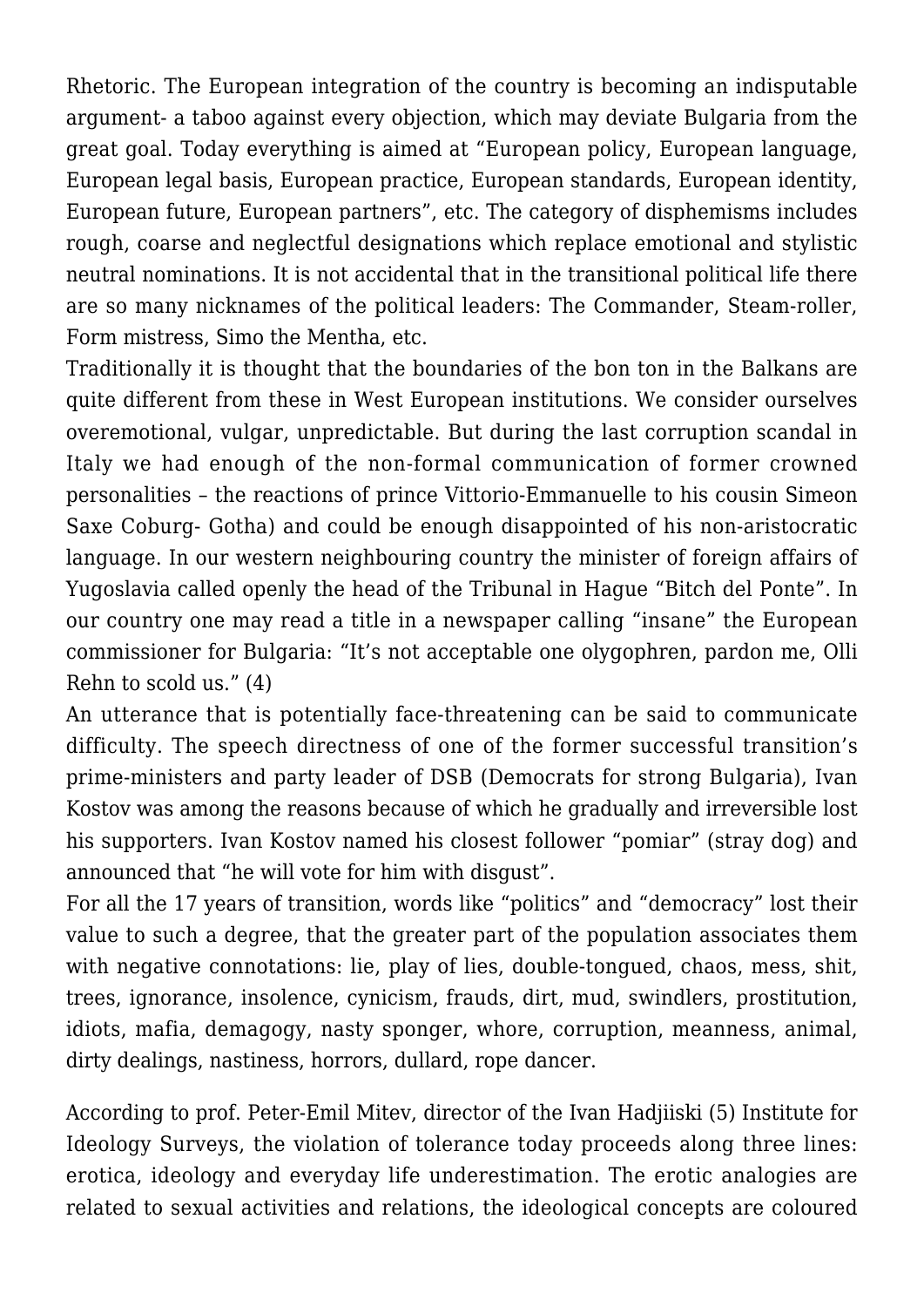and rejected and the plain every day relations humiliate the politicians. Here are some examples: the erotic line offers various "poses", "someone bent", another one "squat", a third "took each other" or frankly "are copulating"; the ideological line gives an exclusive possibility to append to every negative definition the adjectives "red", "blue" or "yellow", the symbolic colours of the parties; with regard to everyday life activities the deputies, members of the Parliament, guzzle, gobble "deputies' meat-balls" (which are cheaper than in every other restaurant outside the Parliament!?), the people are bought by "jar lids" (Bulgarian house keepers make preserve food at home to support their families in winter); the discussions between politics look like "local squabbles"(Michailova and Mozer took each other by the hair). The negativism reaches a peculiar peak in making a caricature of the aristocratic origin and conduct of Simeon Saxe Coburg-Gotha, who "behaves like a peasant" and smells of "paunch soup with garlic and wears fusty dirty socks."

The nihilistic nature of the Bulgarian is shown in the exclusively colourful parliamentary polemics and discussion, where one may hear far bloodier words than those, which the parliament in Britain declared as non-parliament language. Among them we can define: "stupidity", "impudence" "betrayer", "calumny", "dishonesty", "brutal insolence", "criminal", "hypocrite", words and phrases, which in Bulgaria are common parliamentary practice.

Euphemisms appear when social control on speech situations and speaker's selfcontrol have developed. These are the reasons for the total regulations of the former socialist societies' political language – everything was subordinated to the "General line" – declinations from it were veiled, glossed over, covered. Reality had "varnished" in order to be represented in the way the political and state leadership (that was one and the same!) expected.

Indirectness in principle is oriented to the Speaker as well as to the Addressee. The fall of the Iron Curtain broke off the dam of the nomenclature censorship and the entire political space filled up with disphemisms. At the same time indirectness as part of politeness and political tolerance plays an important role in political discourse, especially in managing verbal conflict and confrontation. Indirect verbal communication allows the accomplishment of certain potentially tense, risky or difficult utterances under the guise of other lucid and less difficult utterances. Politeness is culturally prescribed. What is considered a normal polite way of talking about, say, an elderly statesman in a developed democracy, may not be considered polite in another democracy. For example among the French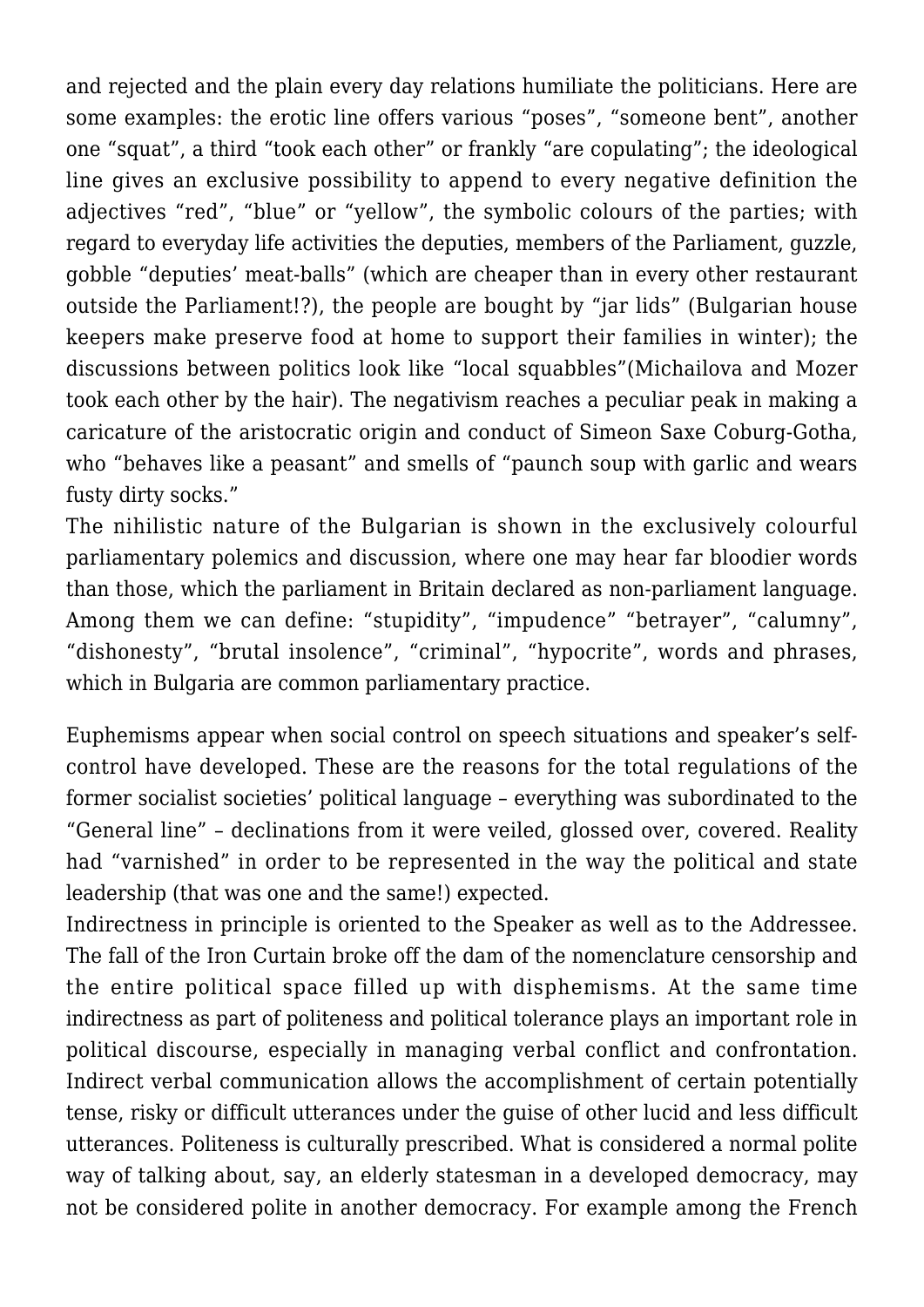and Japanese longer utterances there are more polite phrases than in the shorter ones. Thus, a request made without a mitigator and final component, is said to be power loaded or impolite. It is interesting to note that a request with a long mitigator, followed by the request itself and a final component may be so polite as to appear overdone. If such strategy is used by a superior to a junior, it will be interpreted as ironic, even sarcastic.

Usually we can distinguish four main types of indirectness, namely:

- 1. formulated indirectly;
- 2. addressed indirectly;
- 3. with an indirect author (proverbs, folktales, riddles which are authored by the anonymous body of ancestors) and

4. indirect because of its "key" (reproaches and criticism delivered in jokes or fashion.

The strategies through which indirectness finds expression include metaphor, silence, evasion, circumlocution, innuendo, rhetorical figures (argumentum ad hominem, argumentum ad populum, argumentum ad baculum, argumentum ad verecundiam). We will consider only some of the above mentioned strategies.

## *From "wooden" to democratic language*

After 1989 the political metaphors entered impetuously into so called "langue de bois" ("wooden language"; the notion was invented by the French expert in Political Science Francoise Tom). Certainly she did not have in mind Bulgarian totalitarian reality. Nevertheless, this term responds objectively to it. The researchers of Socialist Rhetoric are well aware of the characteristic features of the totalitarian or wooden language: bureaucracy, depersonalization, quotations, ritualism, quibbles, and monologues. Today democratic discourse is above all dialogues; it reflects the revolutionary transformations which are most evident in lexis. The new forms of social order have made their impact on the word-building – neologisms; archaisation of terms describing phenomena of socialist reality (TKZS – socialist collective farms), de-archaisation of words, used prior to 1944 (gendarmerie, police, tsar, etc.); appearance of new terms depicting the new realities and renaming the former socialist organs of power (loan-words like Prime Minister, Vice President); historicisms – mainly from Turkish and English language and finally vulgarisms (street language – "mutra" (wrestler-gangster), "mente"-(fake).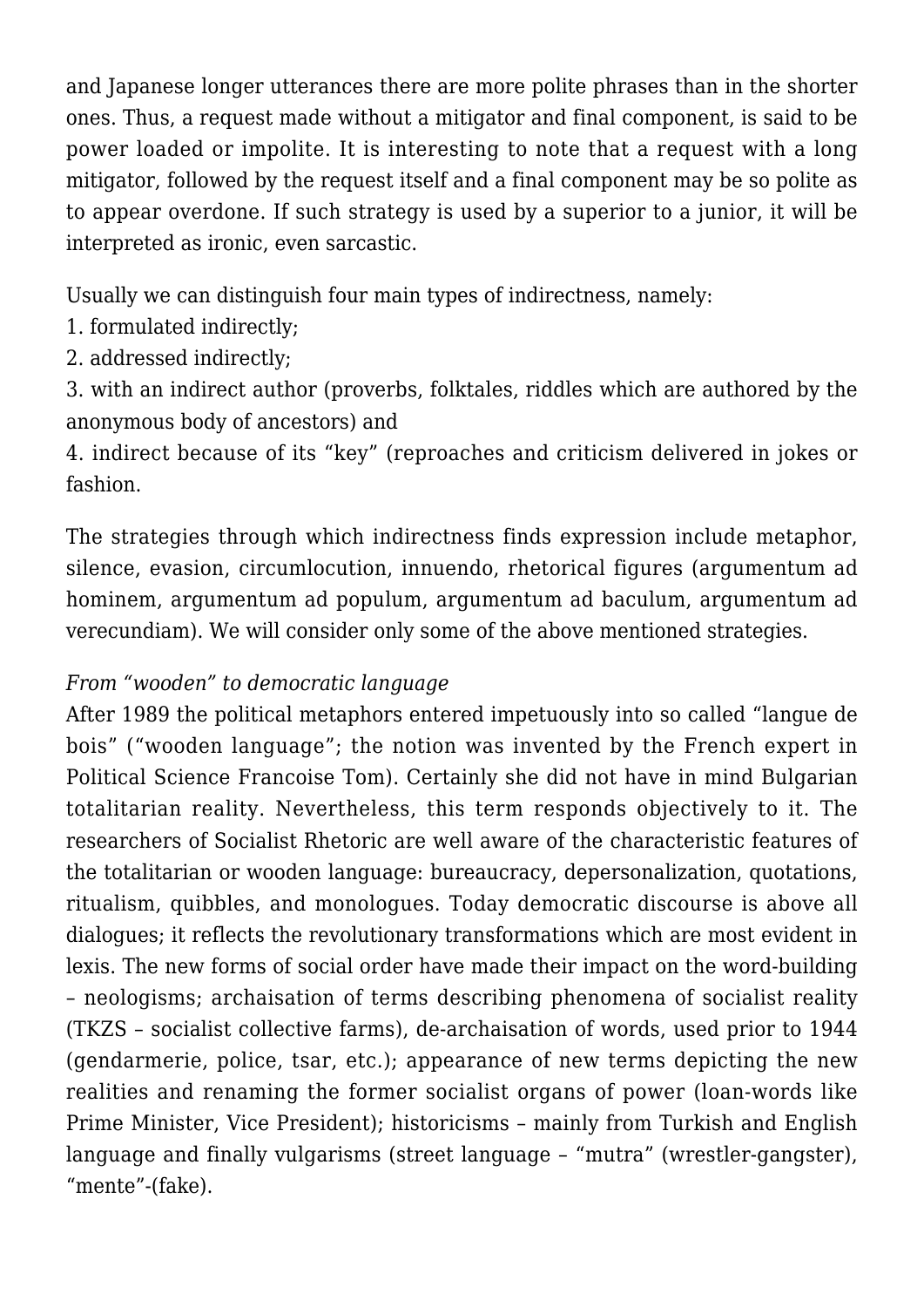On political metaphors, Lakoff and Johnson (1980) insist that an economic issue may be understood better if it is personified through ontological metaphors. (6) This is exactly what Bulgarian politician Ahmed Dogan indicated several months ago. He is the leader of the ethnic Turkish party "Movement for Rights and Liberties" (MRL), the most flexible Bulgarian politician of Turkish origin, who during the 17 years of transition to democracy has acted as a provider of balance in formal and informal state governance.

He is often criticized for his sophisticated philosophical constructions and the excessive use of scientific terms in his speech. However, this abstract and nonrhetorical approach is partly habitual, because while talking to his electorate, Dogan uses clear and simple language. He is the best-prepared and the most experienced politician in Bulgaria, but his sensibility does not allow him to claim the posts of prime-minister, deputy prime minister or a minister. The Balkan separatism and the rising Bulgarian nationalism would not permit him to do it. We can draw the charter of the modern democratic discourse of Bulgaria on the basis of Dogan's speeches:

1. Though the party leader has a mission of his own, he should not be perceived as a messiah.

2. If you have not realized the existence of Mephistopheles in yourself, you can not be Faustus,

3. The problems the country is facing are so big that we all have to sit around one table as equals! Everyone should say how he can help the country instead of opening new fronts (25.10. 2000),

4. The conceitedness of a political party brings about its tragic end,

5. The loneliness of a political leader who is not striving for a constant and constructive dialogue, but views himself as a patron saint, as an icon or a messiah, leads to one's over exaggerated self-evaluation, which does not correspond to the real voters' estimate,

6. The moral supremacy of a politician is a precondition for his political longevity".(7)

Dogan's political metaphor "hoop of companies" became emblematic for the political life in Bulgaria. As a reaction to it the opposition created another metaphor – "surfeit with power". It implies the participation of this mostly ethnic in its dominant composition party in the state governing. The phrase "hoop of companies" caused a furor not only in the media and in the oppositional parties, but also among some of the coalition partners. Nevertheless the philosopher, with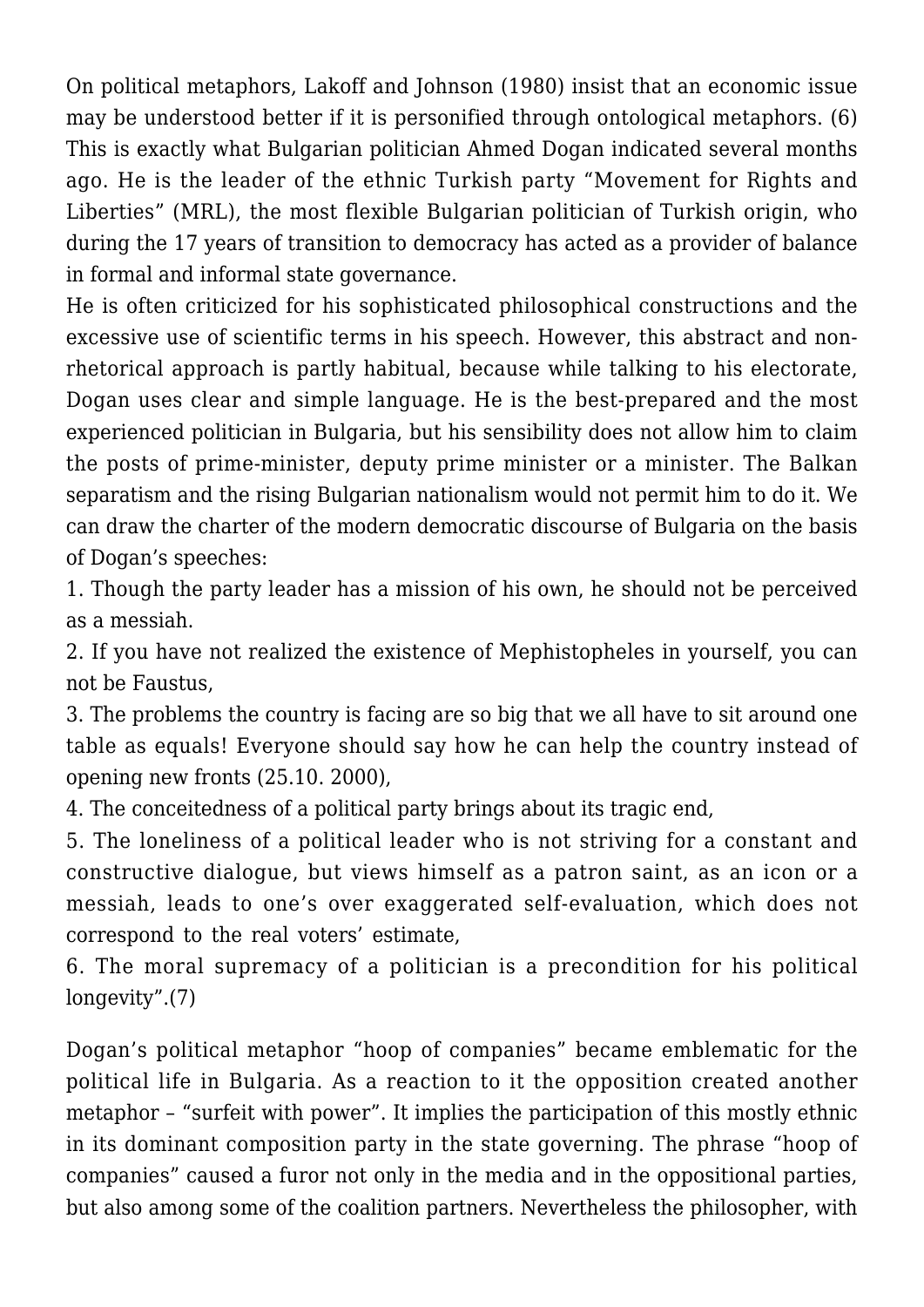a PhD, and a lecturer at the Sofia University, inspires respect in politicians with his theoretical treatment of the nature of the transition, the necessity of lobbying and regulating it by law. We should remind that around the world the countries where lobbying is legalized, as it is in the USA, are not many. At the 6th National Conference of MRL Ahmed Dogan distinguished a difference between hoop of companies and oligarchy by using the metaphor "barrel". "Hoop" is not a dirty word (i.e. political corruption) he explained, because, usually, the most fundamental is the simplest. For instance, if you take off only one hoop from a cask or a wooden barrel, it starts to leak and falls apart with time; the hoop ensures stability and safety in every system, including the media. "Oligarchy" in his interpretation consists of "powerful, at the moment, businessmen who adapt parts of the legal, judicial and executive power to their own benefit. They infiltrate people in every level of power because they need their cooperation for speculative deals, legitimating funds and activities, related to the "grey" sector.

Euphemistic speaking is the basis of politeness, political correction and indirectness. It is motivated by political interests and political necessity, as well as by personal face-saving and cultural auto-censorship. In general, experienced political actors tend to communicate in vague and oblique ways in order to protect and further their own careers and to gain both political and interactive advantage over their political opponents. This behaviour of politicians is goaloriented and instrumental in nature.

Silence is a fact of speech communication which everybody should respect. It contains the relation between uttered speech and thought speech. Silence plays the role of background as far as speech is concerned, and that is why the mutually enriching character of their interaction is so evident. The question about the quality of their interaction is less evident, yet more meaningful.

The latest two former Prime Ministers of Bulgaria maintained constant silence in politics. While Simeon II Saxe Coburg-Gotha was trying to convince the journalists with the phrase: "You will learn it when the time is ripe", Ivan Kostov – nowadays the leader of Democrats for Strong Bulgaria Party felt offended by the Bulgaria people, who did not understand him and did not appreciate his achievements. For two complete years he did not take part in political life and was an illustration of Homo Tacens (The Silent Man). Then, following his long self-isolation, his speeches presented ritualistic solutions, the leader's super ego disregarded the republican principle of collective work. In their cases the paternalistic model and mentor's tone replaced rational arguments. Kostov's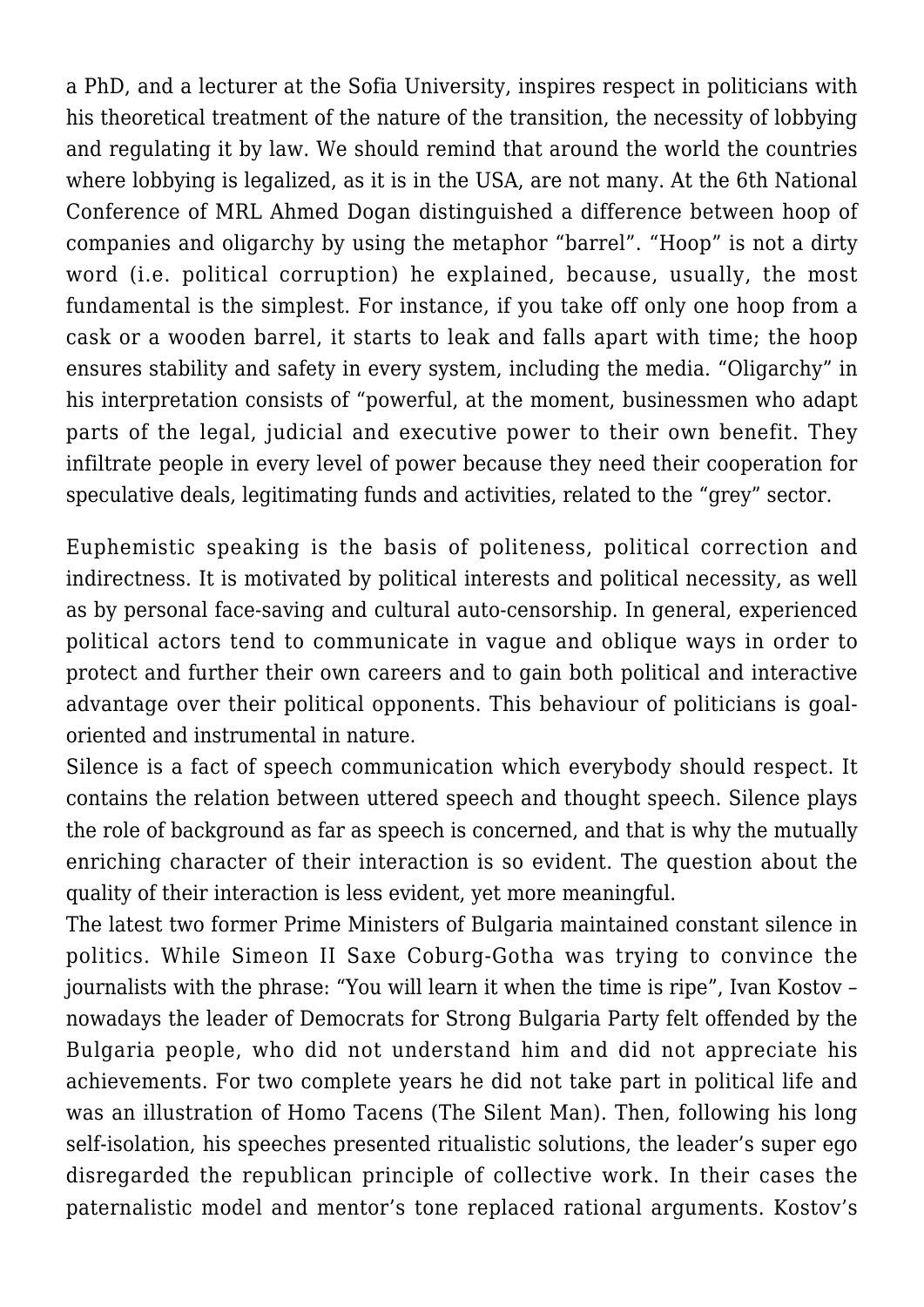party stands for extreme confrontational style of political behaviour both against its opponents and vis-a-vis its fellow party member. Because of the authoritarian methods of leadership, Ivan Kostov was nicknamed "the Commander".

Another feature of the present political language is the positive speaking pursuing a particular cause. For the first time in its 1300 year long history, Bulgaria is governed by a triple coalition. It came into reality due to the results from the vote and with the delicate help of President Georgi Parvanov. Notwithstanding the flood of criticism from the left and the right side, this was the only real, balanced and responsible decision. The accusations for change of people's vote were ungrounded because the coalition was formed with regard to the idea, shared by full consensus – the accession of Bulgaria to EU. The new government configuration poses before the coalition parties new controversial requirements: to reform and to keep the status quo at the same time. These mutually excluding each other tendencies are in contrast with the promises given before the election. Naturally, the discrepancy between criticism and promises before elections are drastic. The new social situation requires a new political language, where the confrontation of ideas is subjected to national interests and the objective unifying does not lead to deprivation of individuality, depersonalization. Common work on state issues provokes partners to be critical to principles, yet to make compromises to persons. In fact political communication resembles business communication. The leading idea of the coalitional cooperation came again from Ahmed Dogan: "We need to communicate… we are thirsty for each other". Putting economic priorities as the basis of his politics, Dogan warned the collaborators: "The most important interaction happens, when there is mutual dependence. There is an ancient saying: "There is no friendship in politics, only interests."

The conduct of the comparatively young Prime Minister Sergei Stanishev is indicative. He is pressed by the EU commissioners, who criticize the Government in three areas: corruption, organized crime and court system. The prime minister carefully expressed his criticism in the media: 83% of his statements in the media are positive, emphasizing his enthusiasm that on 1 January 2007 Bulgaria will join the European Union, and only 3% are negative. The current President of the Republic – Georgi Parvanov as a communicator is seldom spontaneous, he rarely uses artistic speech. We can find his charisma mainly in his pro-active thinking and openness for dialogue. The President's personal style has nothing to do with confrontation or revenge. His messages are cautious and moderate. His speeches can be characterized with the frequent use of double negations (We cannot but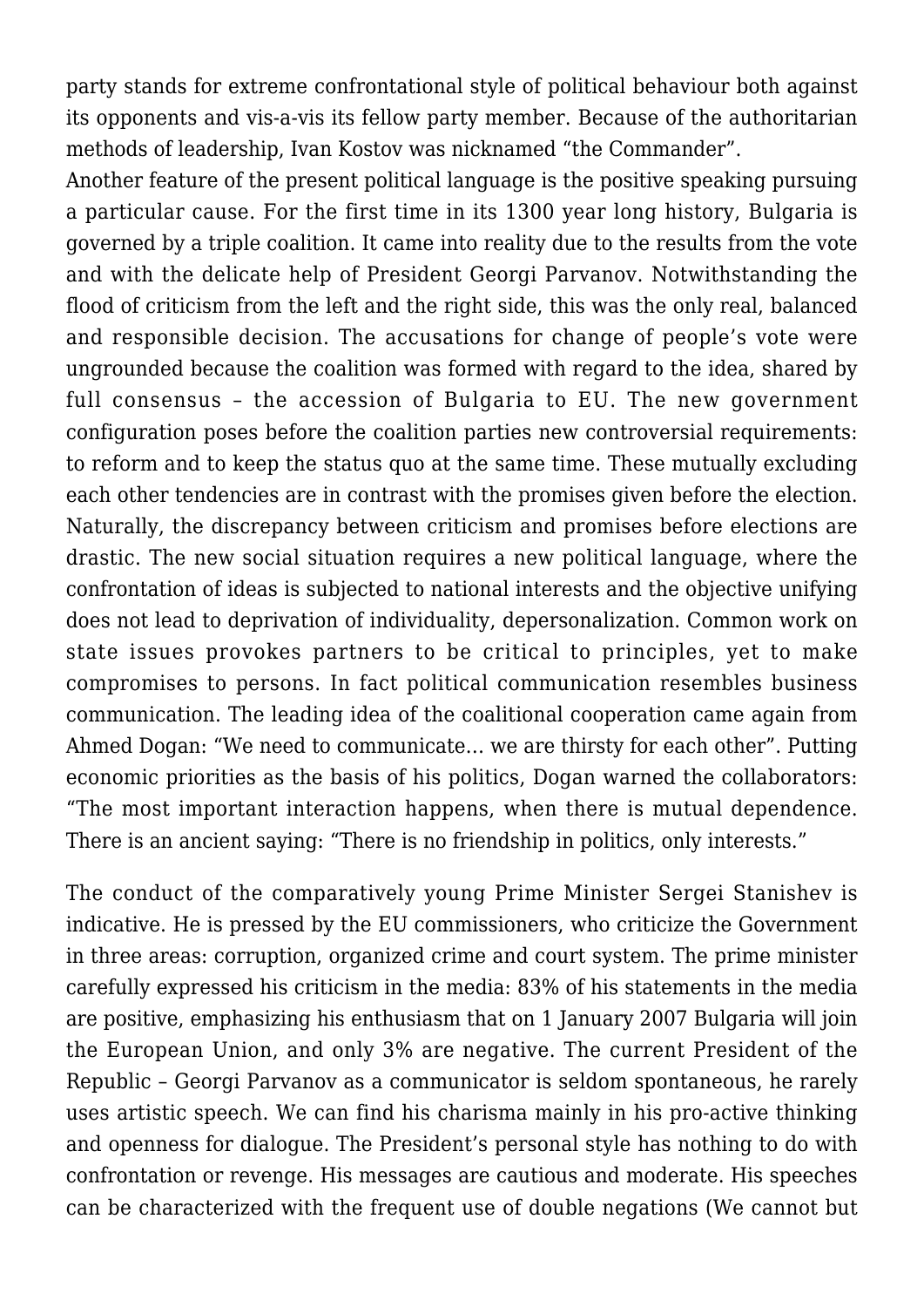observe; I cannot refrain from pointing out), the conditional forms (I would like to say; I would like to point out) present him as European type of leader. His political language is a step forward; he succeeds in kerbing his emotions. No doubt that his real democratic culture brought him second victory at the presidential elections (2006).

Is Bulgaria really ruled today by "an ostrich cabinet", which counterblows within the framework of praises for its own activity and achievements"? Or, do the prime minister and the president keep themselves from arbitrary, gratuitous political talk? Are they trying to make people have a positive view of the situation in Bulgaria, so as to make Bulgarians trust them, and to persuade the monitoring European institutions that we are "doing everything possible to meet the requirements for accession"? The positive and the negative issues are balanced: – the Euro commissioner for enlargement Olli Rehn is playing the negative role, the role of the antagonist: 67% of his statements are negative: the head of the Eurocommission Jose Barroso issues 34% positive statements against 44% critical. The media on their part balance all critically positive relations to the Bulgarian

accession: 48% of all published statements are critical, 33% – positive and 19% neutral. Among the critical publications the largest part concerns the postponing of the accession and the introduction of save guard clauses (11% against 9%), reflecting the official statements that Bulgaria will join the EU on the expected date: 1 January 2007.

Evasion is the way to avoid direct answering or facing up really "difficult" or responsible communicative issue. When an interactant attempts to avoid a question or gets around it, he evades it. Evading a question involves refusing to answer it with or without explanation or mitigation. Evasion could include mitigated refusal.

The following techniques belong to the question evasions:

- 1. Acknowledging the question without answering;
- 2. Questioning the question;
- 3. Attacking the question;
- 4. Apologizing, stating that the question being asked has already been answered;

5. Declining to answer the question repeating an answer to a previous question and making a political point;

- 6. Ignoring the question asked;
- 7. Attacking the question.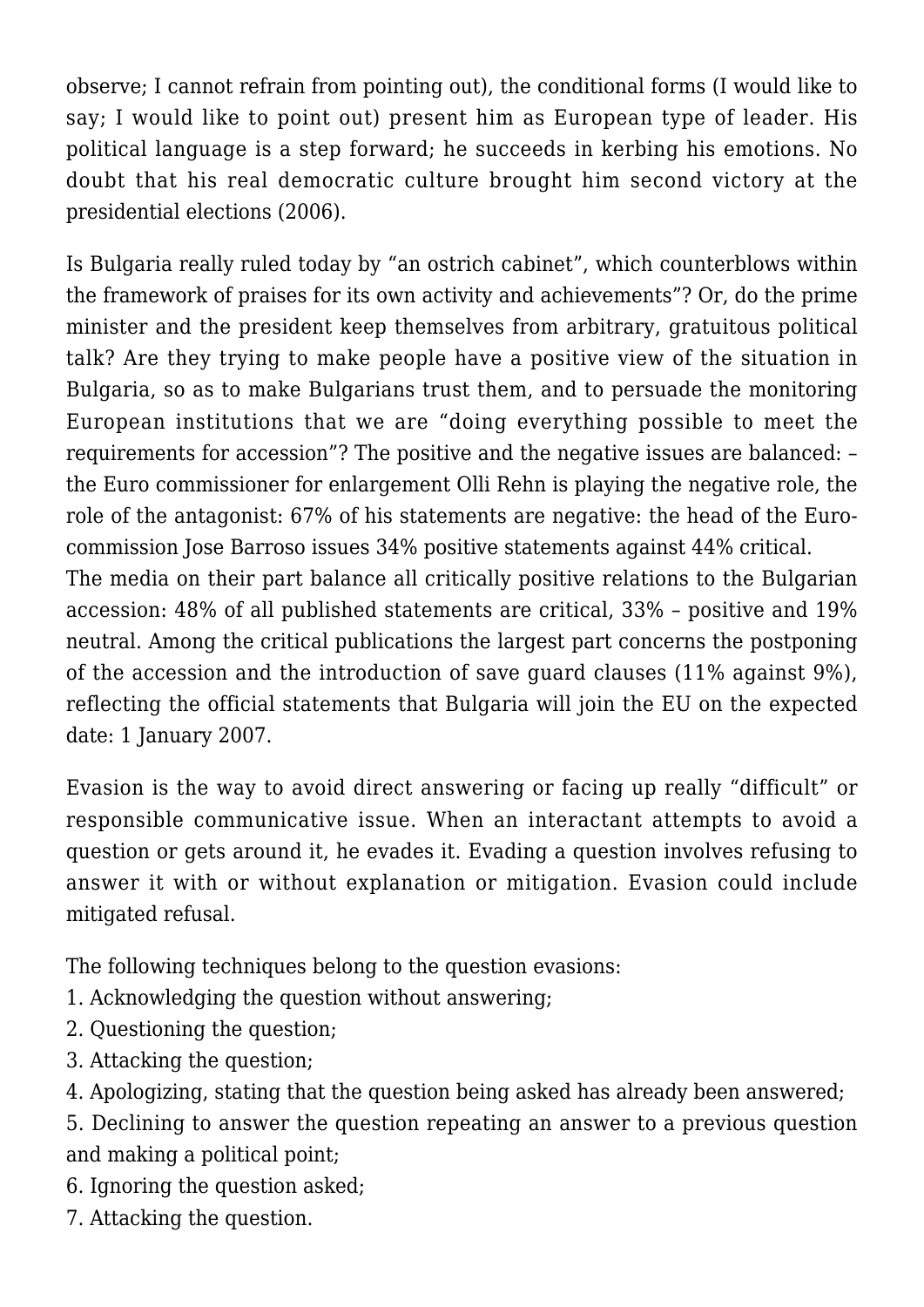All these types of answers can be discovered in the Bulgarian political practice and especially in speeches of the newest political parties – "Attack" and "Citizens for European Development of Bulgaria" (CEDB). The emergence of the nationalistic party "Attack" led by Volen Siderov looks very much like Quintillian's "prepared improvisation". Siderov is a well known journalist, the former editor of the "Democracy" newspaper – the organ of the Union of Democratic forces, and an anti-Semite, author of the book "The Boomerang of the Evil". The book is branded as racist and xenophobic. The "Attack" party was formed as a protest of part of the Bulgarian intelligentsia against the corruption and the dubious morality of the Bulgarian political class and partly against the privileges extended to the Turkish and the Roma minorities in Bulgaria, presented by the party "Development for Rights and Liberties", led by A. Dogan. This is not the popular Euro – scepticism. The vocabulary exploited by "Attack"- collapse, national betrayers, mother sellers, anti-Bulgarians, cliques, marionettes, killers and so on, have their alternative in words like: rescue, sovereignty, Bulgarization, payment and revenge. Siderov copies the manipulative schemes of his French and Austrian colleagues and reflects the most painful issues of society. His failure at the presidential elections showed that the citizens of Bulgaria are already ripe for democracy. Although, the radical negativism, for the governing class ("Everyone, but to none of those who have been in power since 1989 to follow him.") continues to attract supporters.

Boyko Borisov – general and the present mayor of Sofia, and informal leader of the "newly born" party (CEDB) is an excellent PR man and a creation of the mass media. He rejects the political system in general, all predecessors and their activities. He is complete political chameleon: he started his professional career as a fire man, then he was a body guard of the former communist leader Todor Zhivkov, after some time – of the former king – Simeon II; Chief Secretary of the Ministry of Home Affairs during the "Tsar"'s rule – quickly made general in Police forces and now – mayor of Sofia with strong ambitions for the president's or the prime minister's chair… We should be sorry that Berthold. Brecht is not alive to write the continuation of the story of Arturo Hi… Boyko Borisov's answers are always controversial, ultimative and definite; his behaviour is not predictable. His next step can turn his decision to 180 degrees. Nevertheless, many Bulgarians, suffering from nostalgia for the "strong hand" of the patriarchal ruling believe in him.

Both parties castigate all the political elite (left, right and centrists) use populist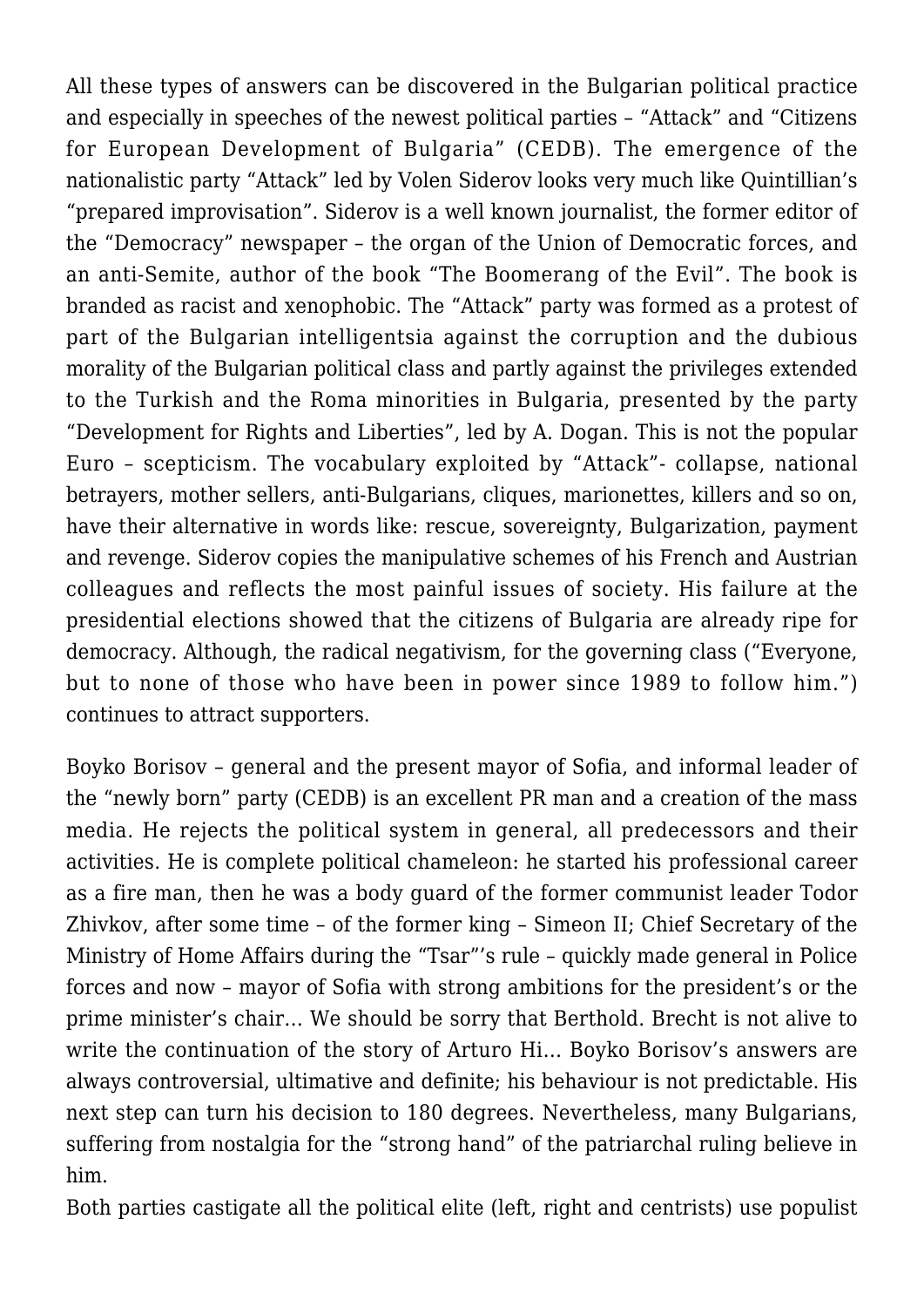means to persuade the people and to fight against the governing three – party coalition. The most correct image of these two populist Bulgarian parties gave Thomas Carothers, an American scholar, who created the following definition of the countries in transition: "They are neither dictatorial, nor clearly on the track to democracy. They have entered the political Grey Zone."(8) This Grey Zone is characterized with political instability caused both by the activity of old authorities painfully parting with the monopoly of power, and the actions of the new authorities which legitimize themselves as the new executive elite. In such atmosphere the monarchic discourse prospers in Bulgaria already six years.

## *Monarchic discourse*

The monarchic discourse in this case characterizes a kind of political behavior, rather than a form of government. The return of the ex-king to Bulgaria and his entry into political life was so unexpected and extravagant, that it descended upon the Bulgarian public like the Tungussian meteorite. The memories of a six year old boy, saluting the guard of honor, are still alive in many people's minds. The saying "Living like little Simeon" is still often used in the country to express a royal care-free life of plenty, without any duties or obligations. Then the public had to address a royal figure with unclear and dubious characteristics, e.g. lack of knowledge about his education, profession, social commitments, etc. On the other hand, the Bulgarian public had to put up with the tsar's dignified aristocratic conduct with its main connotations: silence, avoidance of public accountability, contempt for the media. He treated his close aides as his royal entourage while all the rest were his subjects. The disrespectful use of first-name language, without the use of Mr. or Mrs. marked his royal arrogance.

In his Program address to the Bulgarian people on 6th April 2001, Simeon Saxe Coburg-Gotha put salt into the wound of millions of Bulgarians, who were staggering chaotically along the transition's way. People had lost their faith, living in poverty and having no hope or perspective. The address was based on the contrast parallelism: the aim of the orator – radical change – concentrated in the word "New Morality in Politics"; new economic solutions with new Bulgarian ideas and new people as the moving force on the one hand and on the other hand, Simeon's declaration "I will get in confrontation with no one". He added that the target of the new movement would not be the parties or the individuals, but the basic problems of Bulgaria. The king turned to all his compatriots "irrespective of their political affiliation or ethnic origin". He relied on the well-educated and the highly qualified young people as his "strongest potential ally" for the purpose of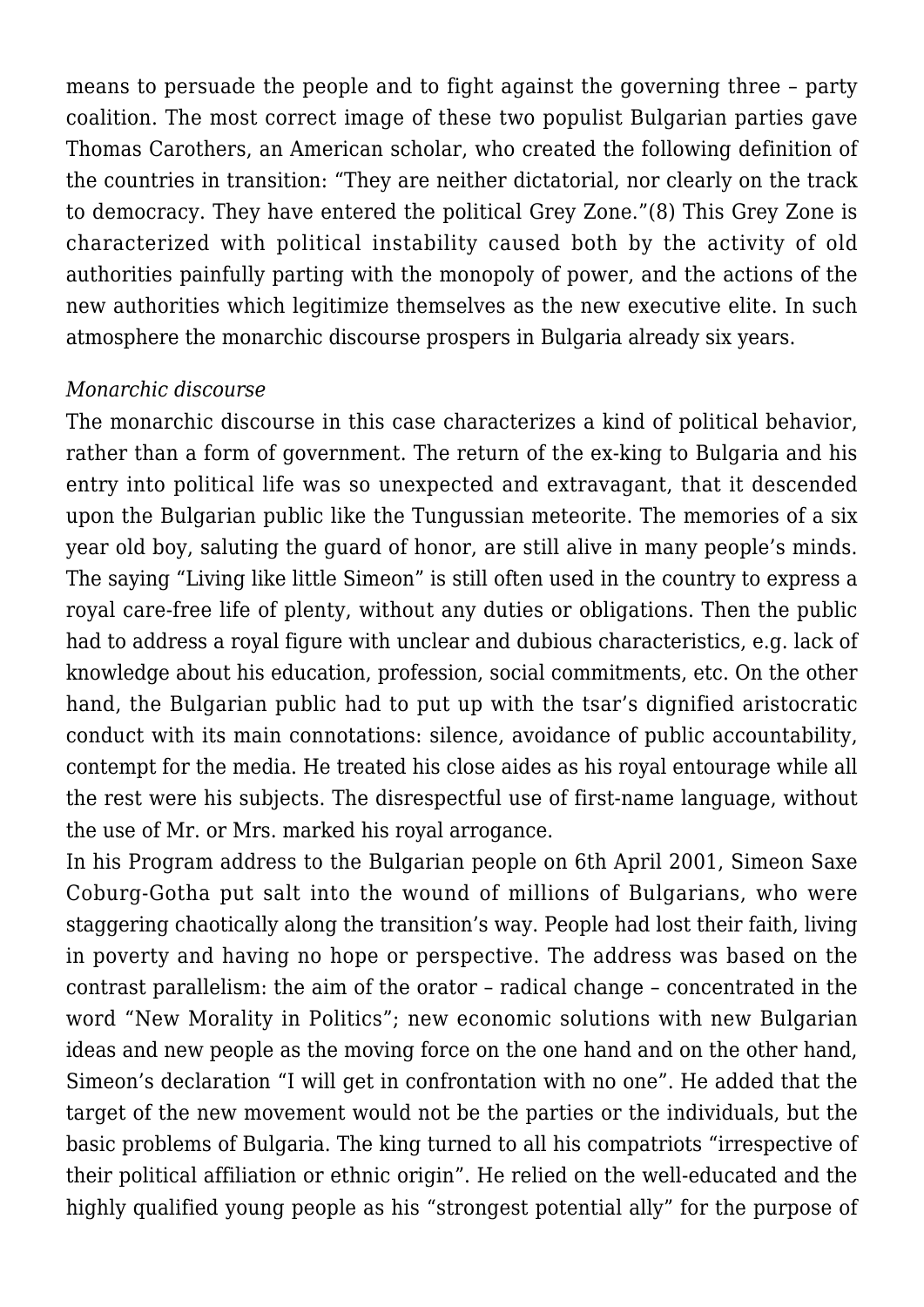achieving the changes. In fact during his ruling the London "Yuppies" in the cabinet – young qualified and successful Bulgarians (the minister of finance Milen Velchev, the deputy prime minister and minister for transport Nikolay Vassilev), successfully carried out the Prime Minister's policy.

The program address (9) of Simeon II National Movement (SNM) had three principle goals. First quality change of the standard of living in Bulgaria through functioning market economy in accordance with the European Union membership criteria and through an increase of the inflow of foreign investments of the serious world capital." Simeon promised to propose "a scheme of economic measures and socio-economic partnership through which in not longer than 800 days the famous Bulgarian industriousness and enterprise would change citizen's lives; Secondly, to break off with partisan politics and unite Bulgarian science on long cherished ideals and values which has preserved its glory throughout our millennia-long history; Thirdly, introduction of rules and creating of institutions for eradication of corruption, which has become a major enemy of Bulgaria. It has condemned the people to poverty and has repulsed life-saving foreign capital.

The power of the address was incredible. Only one month and half after it SNM won the elections by 44%. It is here that we remember Thomas Hobbes, who saw one of the great weaknesses of democracy in the fact that it could not do without rhetoric. Democracy is inclined to make decisions based on the "impulses of the soul", rather than on "common sense" – its orators adapt themselves not to the "nature of things" but to the biases of their listeners. Therefore Hobbes and later Max Weber advised that politics should be made with the head, rather than with some other parts of the body. Democracy as a great achievement of political construction is neither realm of virtues, nor an independent super value. It is only a way of realizing freedom and social order in contemporary society. Boundless democracy endangers freedom itself and provides room for crime.

Let me make a literary analogy (everything with our former king looks like a fairy tale).On his birthday, June 16 2001, Simeon Saxe Coburg-Gotha won the parliamentary elections. For many years the fans of James Joyce's novel "Ulysses" have celebrated June 16, the so called "Bloom's Day" in the streets of Dublin. On this very day Joyce's hero, the advertising agent Leopold Bloom, set out on his remarkable stroll through Dublin (his odyssey) until he came back home in the early hours of the next day – all this covering 1200 pages. Leopold Bloom was involved in the chaotic, amorphous play of life, depriving him of personality. One can say that the Tsar passed through Bulgaria like Joyce's hero. The damages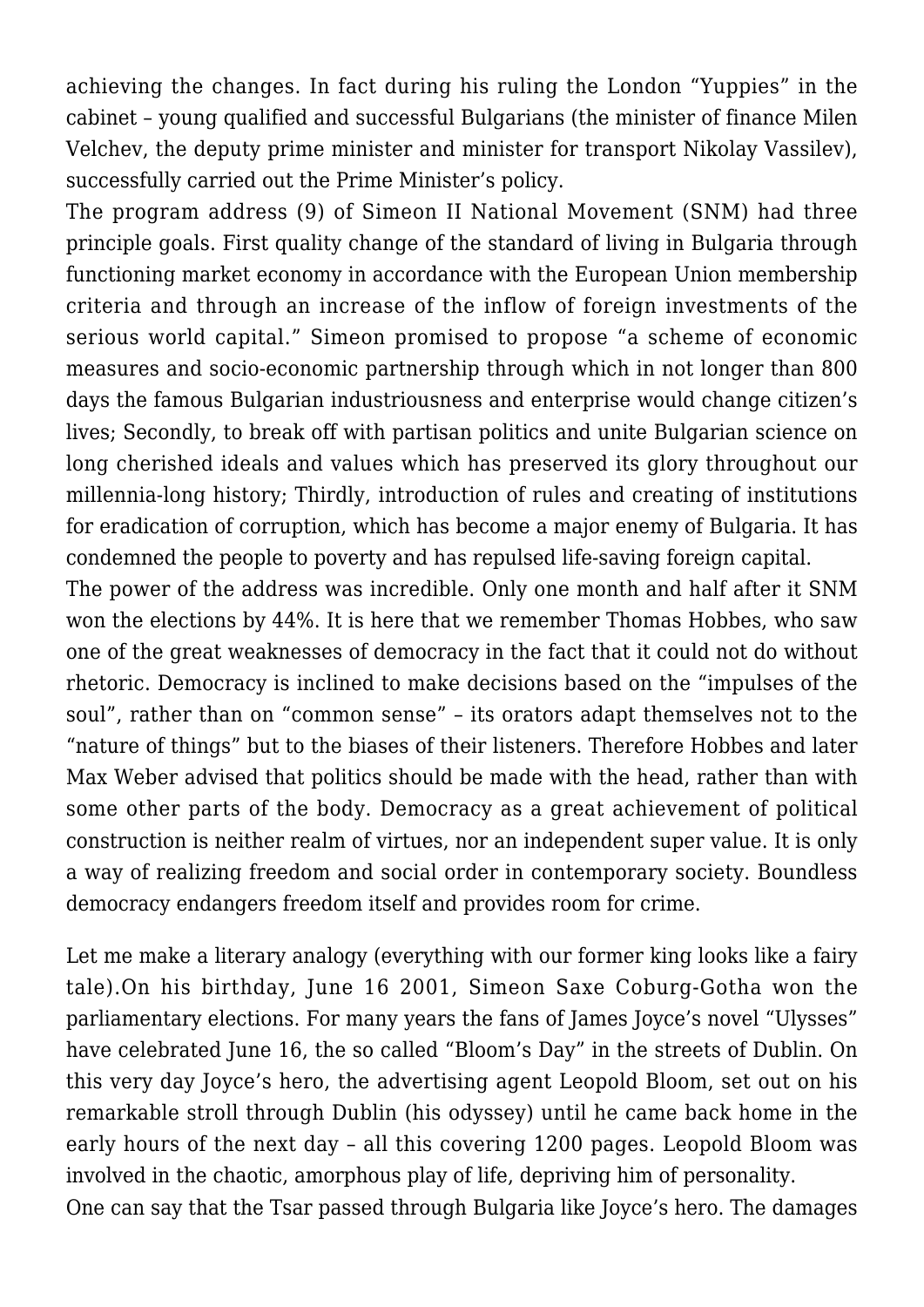to his self-consciousness are deeper than those afflicted to his people. Peoples are as a phoenix; they somehow heal their wounds. But imagine a person whose birth was announced by 101 cannon salutes, who has been accepted as a king all his life, who became Prime Minister in a republic, was dethroned after 4 years on the top of the executive power. A year later, again on his birthday, June 16, 2006, an international scandal exploded; his cousin Vittorio-Emmanuele, heir to the house of Savoy, was arrested for bribing of civil officials, forgery and call girls exploitation for personal benefit…

The rule of Simeon II survived after six motions of non-confidence. In these battles, as well as in the whole 4-year "republican reign", his main weapon was again silence, but aristocratic, royal silence. It includes: running away from the media and in general from any form of publicity, whether it concerns the decisionmaking process or the evaluation of a concrete political situation: "You will learn it when the time is ripe; Let us look at it from the positive side; Trust me." Silence puts him on a pedestal above ordinary people – subjects must a priori trust his intentions because the monarch knows better what is good and what is bad for his people. Here we find the classical treatment of Ernst Kantorowicz "about the two bodies of the king" and the "dichotomy of sovereignty". "This feudal concept of royalty (royal honors) presupposes that the king has two bodies – one profane, naturally subjected to passions and death, and the other – divine, immortal and political". (10) Simeon himself, in his interview for the "24 Chassa" newspaper said that though he was always taught that the king should not be involved in active politics, he decided to offer his help in order to bring in "new spirit in my country" (11)

The inference that a civil society already exists in Bulgaria won't be premature although that the public opinion was based on two other reasons. First, during his six years in Bulgaria Simeon Saxe-Coburg Gotha never showed preference for the Bulgarian media; he always gave interviews for foreign papers. In connection with Vittorio Emmanuele's scandal Simeon Saxe Coburg-Gotha talked first to the Italian Stampa newspaper; a press-conference for the Bulgarian public was made six days latter. Second, in his statement, he didn't mention even once that the accusations against him threw a shade upon Bulgaria – he was concerned only about his own image and the name of Savoy, on which dirt and mud was thrown so easily.

Simeon II has a sober understanding of the public opinion in Bulgaria and of the impossibility of restoring the monarchy in the country – only 18% of the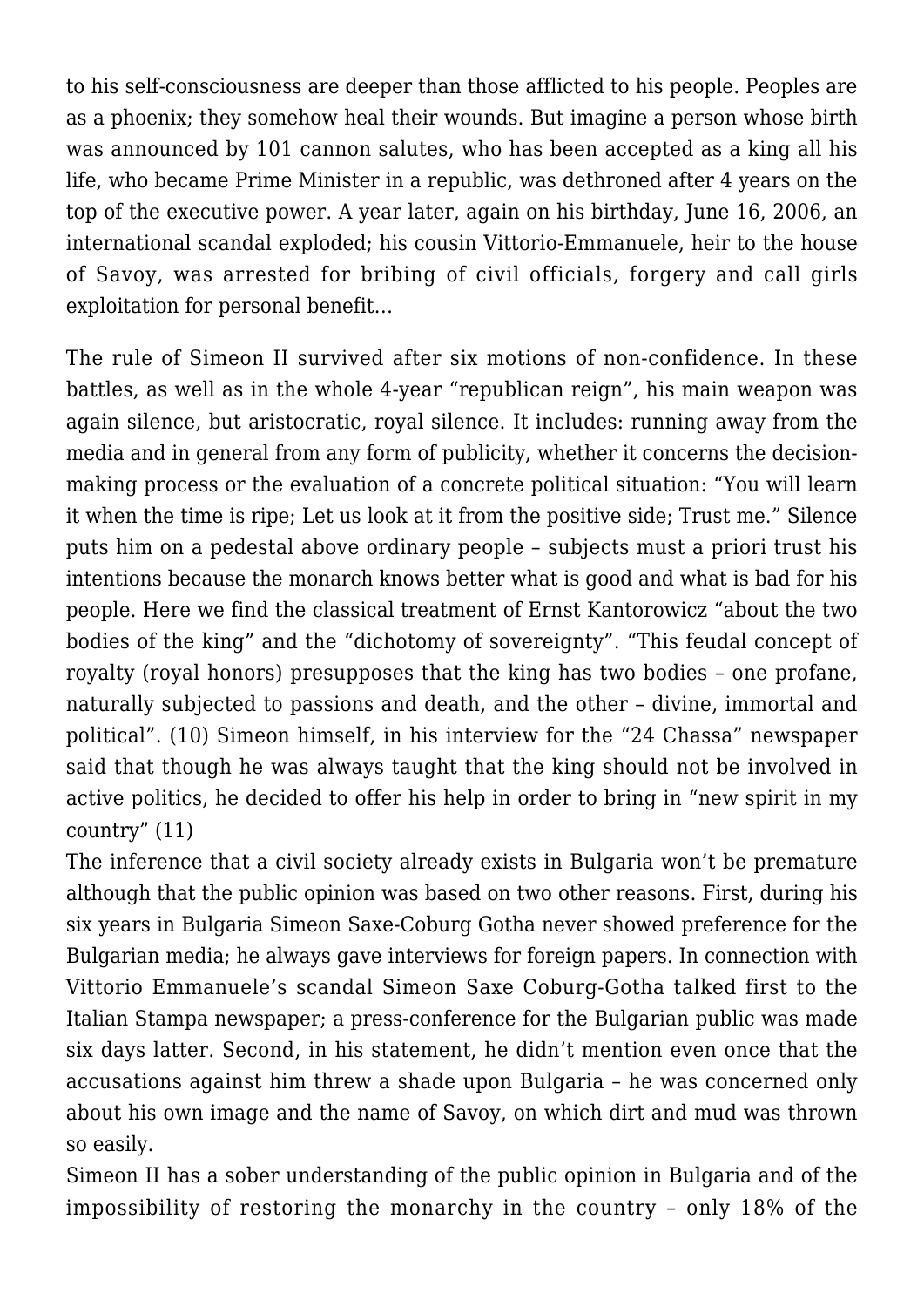interviewed supported the return to the monarchic institution. Simeon was brought up with the hope to rule Bulgaria and he has lived with it for more than 50 years. Nevertheless, he took the steering wheel of the republic without the necessary preparation. "Irrespective of the fact whether I continue to regard myself as king or not, my people accept me as the king. But my own discreetness, modesty and diplomacy, allow to me live with two hats as the Americans say."(12) In another interview he added, "I took an oath before Bulgaria. Whether it is called a republic or a kingdom, it is still Bulgaria, as long as it remains democratic" (13)

So, the Tsar replaced the "political" with "ethical" speaking about "new morality, duty, self-sacrifice, respectability in everything, confidence, forgiveness", etc. The monarch – republican Prime-minister changed the political system of postcommunist Bulgaria; he softened the confrontational model "left-right", "communists- anti-communists", appointed in his cabinet two socialists – prominent representatives of executive power. In his interview for a top Bulgarian TV show Simeon quoted one of his friends who used to call him the "social Tsar". At the same time the monarch forgot his promise not to claim back his father's and grand-father's property. Whatever his ancestors possessed was restituted to him (the total value of the palaces, land, forests is worth approximately US\$ 200 million tax free ( for comparison the Constitutional Court of Romania decided to compensate their former tsar for the nationalized property of the royal family with the amount of US \$ 30 Million).

In conclusion I would like to say that if we agree with M. Foucault that power is "the ability to control the meanings and in this way to control other's thinking and actions" (14), we shall be convinced that this endless and opened strategic game of political discourse in Bulgaria raised the political culture. However the communicative professionalism does not relate only to the politicians but to the electorate too. That's why Noam Chomski was right to say that: "Citizens in a democratic society should undertake a course of intellectual self-defence to protect themselves from manipulation and control, and to lay the basis for more meaningful democracy".(15)

REFERENCES

Carothers, Th. (2002). The End of the Transition Paradigm, *Journal of Democracy*, 13.01.2002.

Chomsky, N. Necessary Illusions: *Thought Control in Democratic Societies*